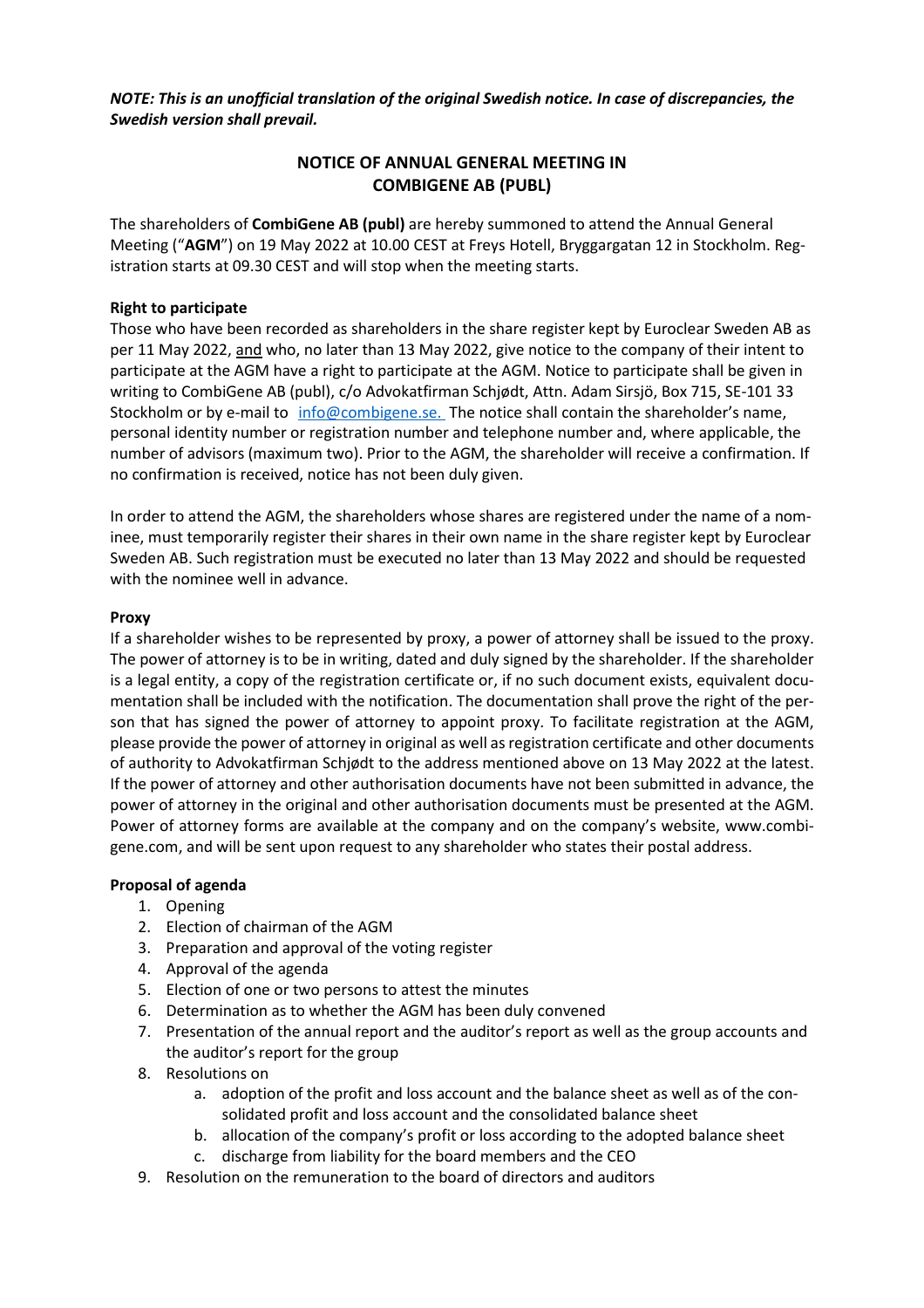- 10. Resolution on the number of board members, deputy board members, auditors and deputy auditors
- 11. Election of board members and deputy board members, if any
	- The nomination committee's proposal of board members:
	- 11.1 Peter Nilsson (re-election)
	- 11.2 Bert Junno (re-election)
	- 11.3 Jonas Ekblom (re-election)
	- 11.4 Per Lundin (re-election)
	- 11.5 Gunilla Lundmark (re-election)
- 12. Election of chairman of the board The nomination committee's proposal of chairman of the board: Bert Junno (re-election)
- 13. Election of auditors and deputy auditors, if any
- <span id="page-1-0"></span>14. Resolution on instruction for the nomination committee
- <span id="page-1-1"></span>15. Resolution on authorisation for the board of directors to resolve on issue of new shares, warrants or convertibles
	- a. with preferential rights for the shareholders or against payment by an in-kind contribution
	- b. without regard to the shareholders' preferential rights and against payment in cash or through set-off
- <span id="page-1-3"></span><span id="page-1-2"></span>16. Resolution on a performance-based incentive program (LTI 2022)
- <span id="page-1-4"></span>17. Resolution on delivery and hedging measures for LTI 2022
- <span id="page-1-5"></span>18. Resolution on authorisation for the CEO to perform adjustment to the resolutions adopted by the AGM
- 19. Closing of the meeting

# **Proposed resolutions**

# *Dividend (item [8.b\)](#page-0-0)*

The board of directors proposes that no dividend is to be paid for the financial year 2021.

# *Election of board of directors, chairman of the board and auditors, resolution regarding remuneration, instruction for the nomination committee and information regarding election of chairman of the AGM (items [2](#page-0-1) and [9](#page-0-2)[-14\)](#page-1-0)*

The nomination committee for CombiGene AB (publ), with chairman of the board Bert Junno as the convener, has prior to the AGM 2022 consisted of Ivar Nordqvist and Arne Ferstad, representing their own shareholding, and Marcus Isaksson, representing Thoren Tillväxt AB. Ivar Nordqvist has been the chairman of the nomination committee. The nomination committee proposes that the AGM adopts the following resolutions

that the board shall comprise five members and no deputies,

that one registered audit firm is to be appointed;

that remuneration to the board, from the 2022 AGM until the 2023 AGM, will amount to SEK

125,000 (SEK 125,000) for board members who do not receive any salary from the company and SEK 200,000

(SEK 200,000) for the chairman of the board,

that remuneration to the auditor will be according to approved invoicing,

that Peter Nilsson, Bert Junno, Jonas Ekblom, Per Lundin and Gunilla Lundmark are re-elected as board members,

that Bert Junno is re-elected as chairman of the board,

that Mazars AB is re-elected as the company's auditor (Mazars has informed that Anders O Persson will be the auditor in charge if Mazars is elected as the company's auditor), and

that the following instruction for the nomination committee shall apply until another instruction has been resolved upon: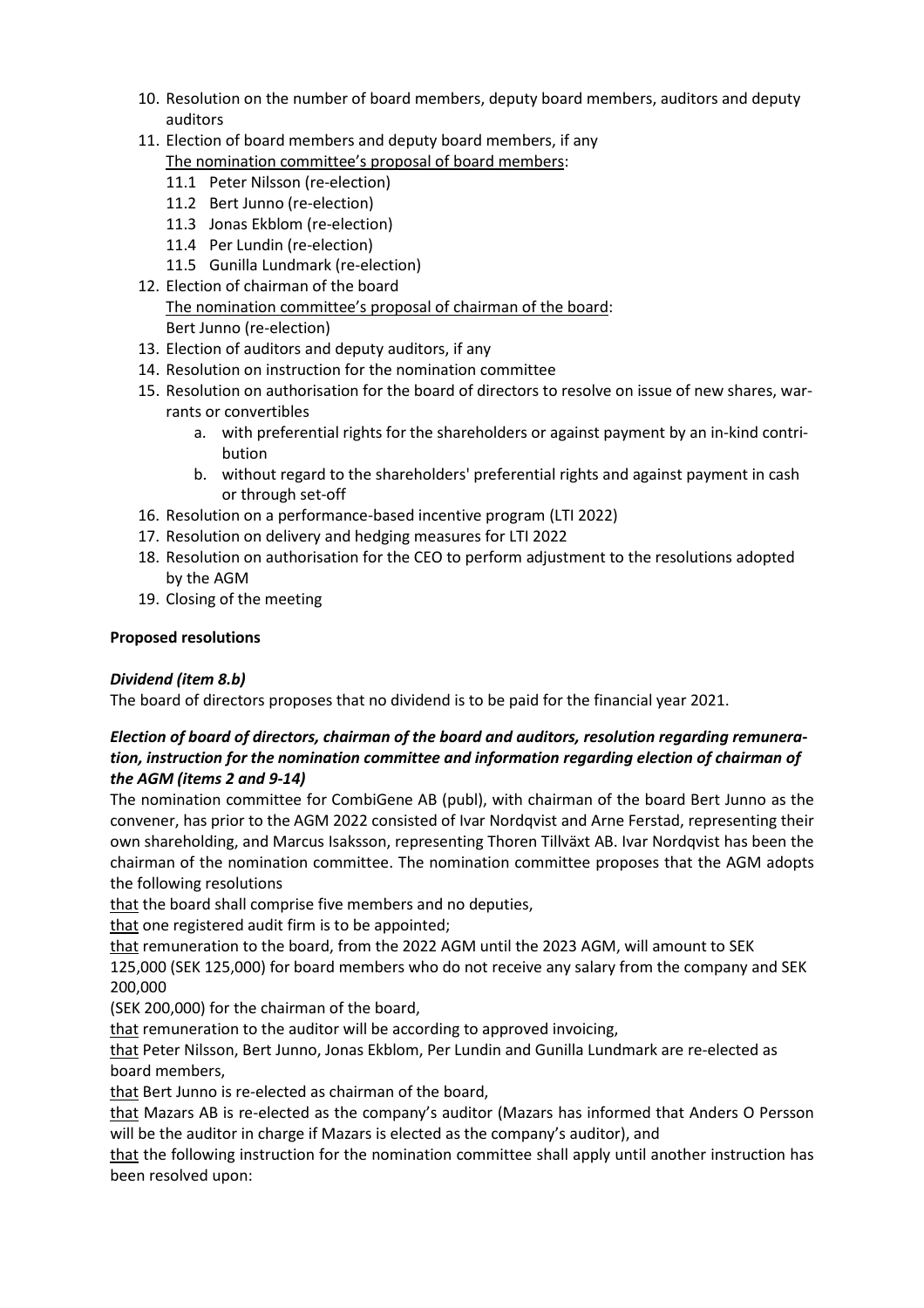It is proposed that the nomination committee will consist of representatives for the three principal shareholders with the largest number of voting rights as of 30 September each year. Should these shareholders not appoint a representative, the following shareholders, in order of size of shareholdings, shall be given the opportunity to appoint representatives until three members have been appointed. The names of members of the nomination must be published by the company no later than six months prior to the coming AGM. Unless otherwise decided by the nomination committee, the shareholder representative who represents the principal shareholder will be appointed as the chairman of the nomination committee. If any member of the nomination committee prematurely resigns or ceases to represent the shareholder who appointed him or her, that member will be replaced by another person nominated by the shareholder. The mandate period for a nomination committee appointed in this manner will continue until a new nomination committee assumes its mandate. The nomination committee will have the right to charge the company for expenses, for example, for recruitment consultants and other consultants whose services are required for the work of the nomination committee, and the nomination committee will have the right to appoint deputies to the committee, if appropriate. Deputy members of the nomination committee will not be entitled to vote. The chairman of the board will convene meetings of the nomination committee and have the right to attend, but not vote at, meetings of the nomination committee. No remuneration for nomination committee work will be paid by the company. Prior to each AGM, the nomination committee will propose a chairman for the meeting, board members, chairman of the board, auditors, remuneration of auditors and an instruction for the nomination committee. The nomination committee shall comply with the Swedish Corporate Governance Code. This nomination committee instruction is valid until the general meeting resolves to amend it.

Information regarding all nominated board members is available in a separate document that, together with other documents, will be published prior to the AGM on the company's website.

The nomination committee will present the proposal for the chairman of the AGM at the AGM.

# *Resolution on authorisation for the board of directors to resolve on issue of new shares, warrants or convertibles*

- *a. with preferential rights for the shareholders or against payment by an in-kind contribution*
- *b. without regard to the shareholders' preferential rights and against payment in cash or through set-off (items [15.a](#page-1-1)[-15.b\)](#page-1-2)*

The board of directors proposes that the AGM authorises the board of directors to resolve, on one or several occasions before the next AGM, on issue of new shares, warrants or convertibles, according to the conditions set forth in items a. and/or b. below. The resolutions on items a. and b. shall be adopted as two separate resolutions.

- a. The AGM authorises the board of directors to resolve, on one or several occasions before the next AGM, on issue of new shares, warrants or convertibles with preferential rights for the shareholders *or* conditional to payment by an in-kind contribution. As regards to the preferential issue, the payment may be in cash or through set-off. The total number of shares that may be issued, or, as regards issue of convertibles or warrants, issued by conversion or exercise, under the authorisation of this item a) shall not be limited in any other way than by the limits for the share capital and number of shares, as set forth from time to time in the registered articles of association.
- b. The AGM authorises the board of directors to resolve, on one or several occasions before the next AGM, on issue of new shares, warrants or convertibles without regard to the shareholders' preferential rights. Shares, warrants or convertibles will be issued for cash payment or payment through set-off. The total number of shares that may be issued, or, as regards issue of convertibles or warrants, issued by conversion or exercise, under the authorisation of this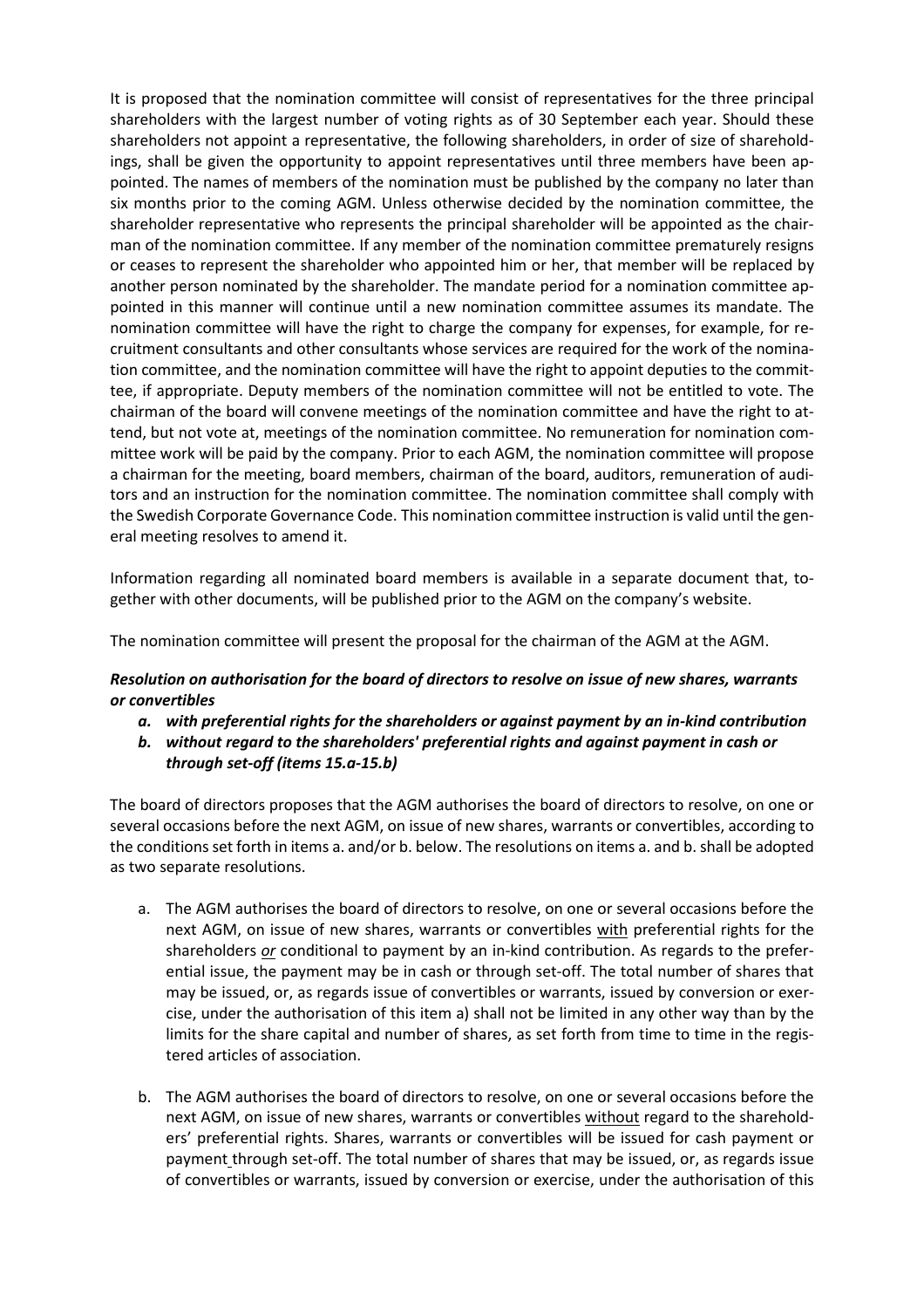item b) shall not be limited in any other way than by the limits for the share capital and number of shares, as set forth from time to time in the registered articles of association.

# *Resolution on a performance-based incentive program (LTI 2022, ite[m 16\)](#page-1-3)*

The Board proposes that the annual general meeting resolves to adopt a performance-based incentive program ("**LTI 2022**") for certain employees and contractors in CombiGene AB (the "**Company**"). If the meeting adopts LTI 2022, the Board intends to subsequently provide notice of target levels and results not later than at the annual general meeting in 2025.

## **Summary and reasons**

The program covers a maximum of eight current employees and contractors in the Company (the "Participants"). The Board may also, if the Board finds it in the Company's best interest, offer one or more newly hired employees or contractors (or as the case may be, a current employee or contractor not initially offered to participate in LTI 2022) to become a Participant in LTI 2022 within the scope of the terms and conditions and guidelines set forth herein.

After a qualifying period of three years, the Participants will be allotted warrants in the Company without any payment of consideration provided that certain qualifying terms and conditions have been fulfilled ("**Performance Share Right**"). In order for these so-called Performance Share Rights to entitle the Participant to receive allotment, the Participants must have elected to maintain the scope of their assignment in the Company during a Qualifying Period. In order for allotment to take place, performance targets based on certain milestones must also be achieved.

The reasons for the proposal by the Board regarding LTI 2022 are to strengthen the Company's ability to maintain its workforce, to broaden and increase share ownership amongst the Participants, and to ensure a common focus on long-term growth in shareholder value which ensures that shareholders and the Participants have the same targets. Through a performance-based incentive program, the rewards provided to the Participants can be linked to the Company's future prospects thereby prioritizing long-term growth and ensuring that the shareholders and Participants have the same targets.

To be able to implement LTI 2022 in a cost-efficient manner, the Board's proposal for LTI 2022 is conditional on that the AGM also resolves on the delivery and hedging methods proposed under item 17  $a$ ) – c) on the agenda.

## **Performance Share Rights**

Performance Share Rights mean that Participants in the program are entitled, for each Performance Share Right, to acquire one warrant in the Company with a right for its holder to acquire a share in the Company for a price equal to the share's quota value (SEK 0.05), provided that the below qualifying terms and conditions have been fulfilled. Performance Share Rights are allotted without payment of any consideration.

## **Participant terms and conditions for LTI 2022**

LTI 2022 covers a maximum of eight existing employees and contractors of the Company as well as any additional employee or contractor the Board decides to offer to participate in the program (the Participants) who are divided into four categories as follows:

Category 1: CEO (1)

Category 2: Chief Research and Development Officer (1)

Category 3: Any additional Participants (6)

Participants in each category may receive an allotment of the following maximum number of Performance Share Rights: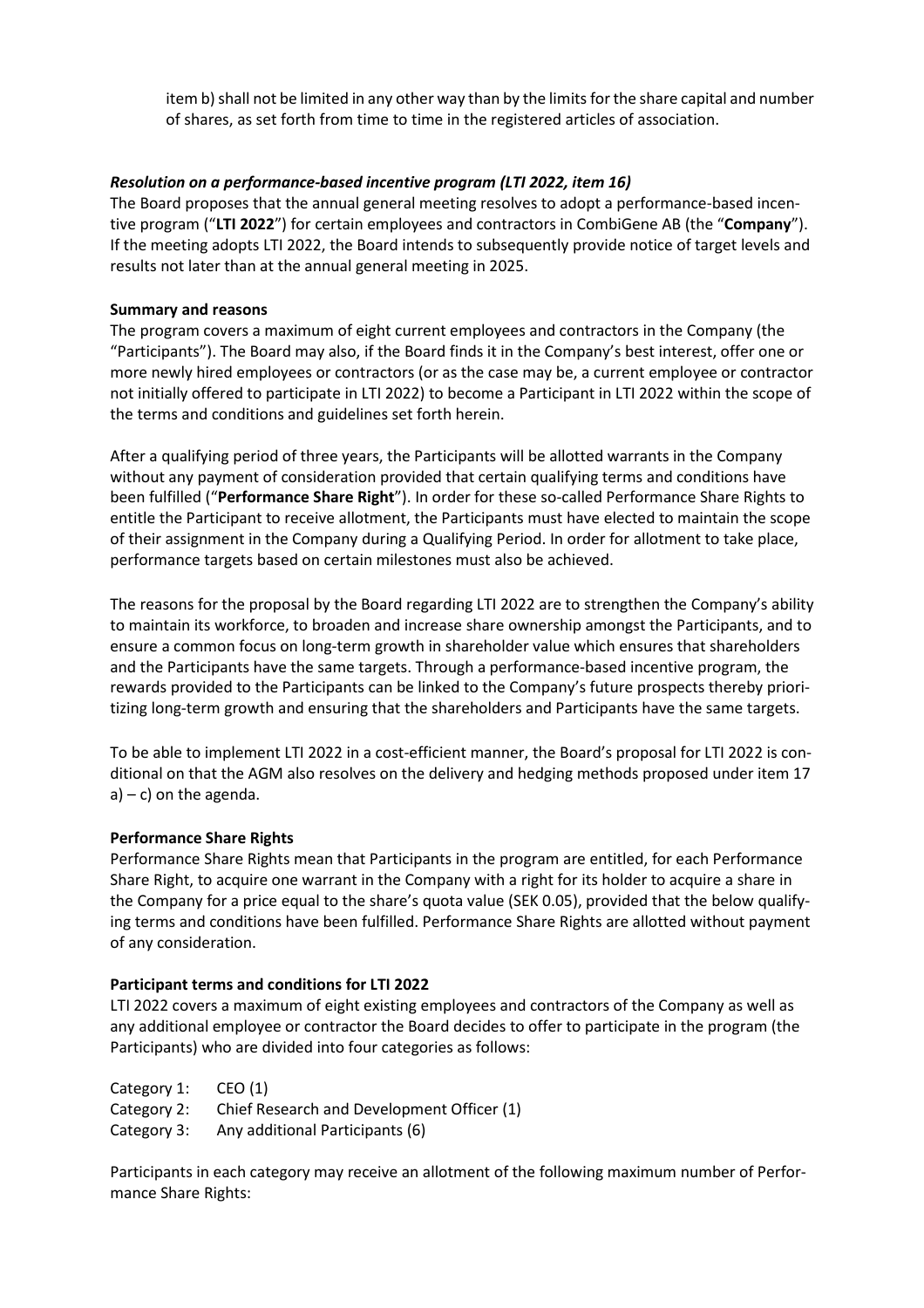- Category 1: 150,000 Performance Share Rights
- Category 2: 90,000 Performance Share Rights
- Category 3: 20,000-60,000 Performance Share Rights (according to pre-established criteria)

The figures in parentheses above indicate the initial number of Participants who will be offered to participate in LTI 2022 in each category resulting in a maximum of 500,000 Performance Share Rights being granted to current employees and consultants in the Company. In addition, the Board of Directors has the right to offer new employees or consultants in the Company within each category to participate in LTI 2022 provided that such participation may give rise to a total of 117,220 Performance Share Rights being allotted to such Participants.

# **Qualifying terms and conditions**

In order for the Participant to be able to exercise their Performance Share Rights and receive allotment, the following qualifying terms and conditions must be fulfilled:

# *Maintained assignment*

The Participant must be at the Company's disposal to carry out the Participant's assignment as the Company from time to time requests (the "**Employment Condition**") up until the announcement of the Company's interim report for the first quarter of 2025, or if no such report is published, 1 June 2025 (the "**Qualifying Period**").

The Participant has the right to exercise one third of the Performance Share Rights granted to the Participant if the Employment Condition is met throughout the Qualifying Period. If a Participant's employment or assignment is terminated, the Participant's right to exercise Performance Share Rights as described above shall be reduced pro rata in relation to how long the Qualifying Period the Participant has been active in the Company.

# *Performance*

The Participant will earn the right to exercise the remaining two-thirds of the Performance Share Rights allotted to the Participant if two established performance targets based on the Company achieving certain milestones (the "**Performance Targets**") are achieved. The performance targets relate partly to the Company's market capitalization and partly to the development of research projects in the Company.

If the condition regarding the Company's market capitalization is only partially fulfilled, the allotment shall be reduced linearly in relation to the degree of fulfilment between an entry level and a maximum level.

## *Full goal fulfillment in the event of a change of control of the Company*

If the Company becomes subject to a change of control, the participants shall be given the right to exercise all allotted Performance Share Rights.

Allotment due to fulfilment of the Performance Targets or after a change of control of the Company, however, requires that the Employment Condition is fulfilled at the end of the Qualifying Period or when the change of control of the Company occurs.

## **Lock-up**

The participants shall enter into an agreement with the Company under which they undertake not to divest 50 percent of the allotment they receive during LTI 2022 for a period of 24 months from the allotment.

## **Other terms and conditions**

Participants are not entitled to transfer, pledge, or sell the Performance Share Rights, or to exercise any shareholder rights with respect to the Performance Share Rights, during the Qualifying period.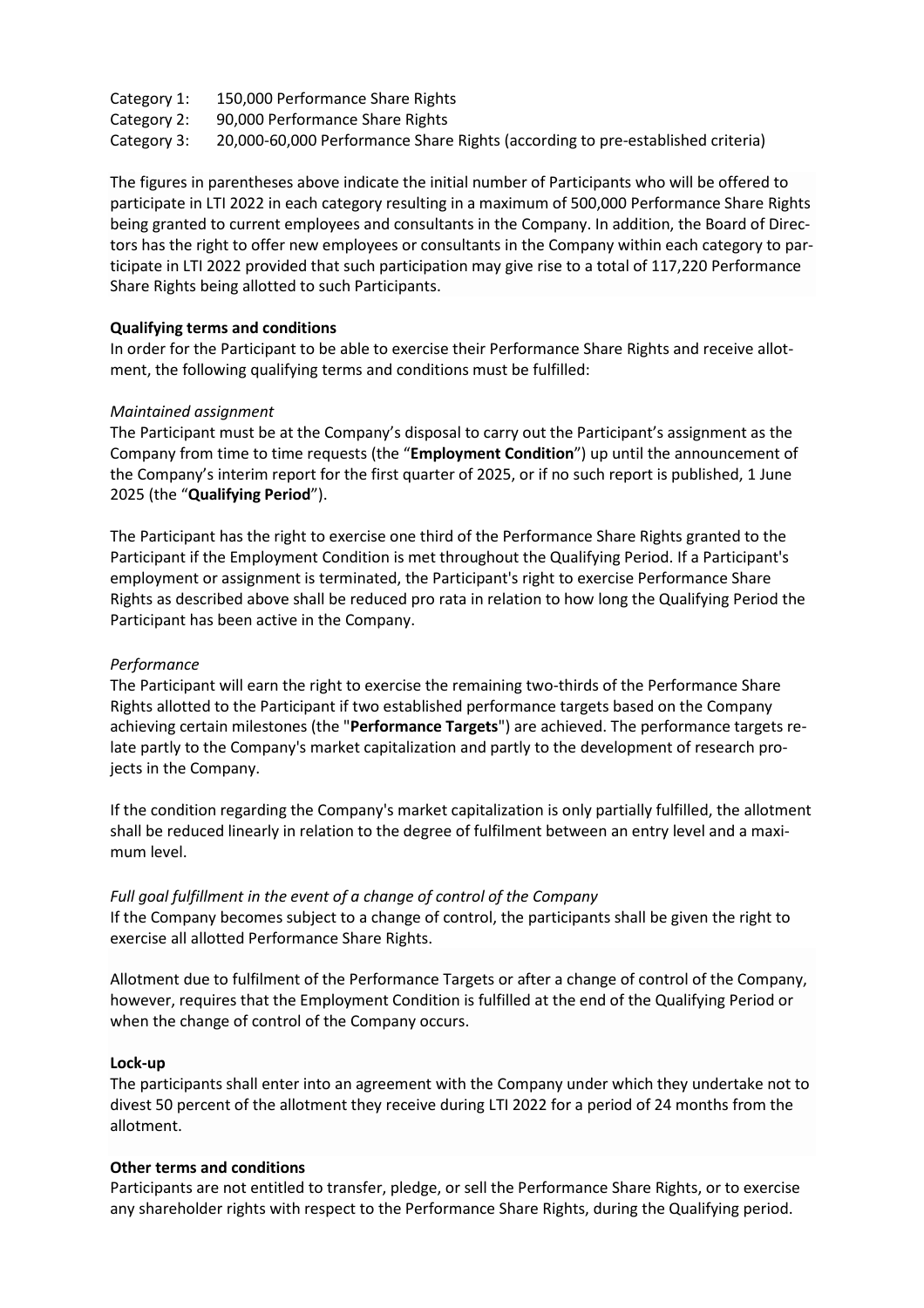### **Structure and administration**

The Board is responsible for the more detailed structure and administration of LTI 2022 as well as the detailed terms and conditions which shall apply between the Company and the Participant under the program, within the scope of the terms and conditions and guidelines set forth herein. In conjunction with this, the Board shall be entitled to establish different terms and conditions for the program regarding, among other things, the Qualifying Period and allotment, in the event of termination of assignment during the Qualifying Period under specific circumstances. The Board shall also be entitled to make adjustments in order to fulfil specific rules or market conditions.

In certain cases, the Board shall be entitled to reduce the final allotment or to terminate LTI 2022 early, in whole or in part, without payment of any compensation to the Participants in the event of significant changes in the Company or on the market.

#### **Maximum quantity**

The maximum number of Performance Share Rights which may be issued according to LTI 2022 is 617,220, corresponding to approximately 3 percent of the outstanding shares and votes in the Company, and 282,780 warrants issued to hedge the Company's costs under the Program, corresponding to approximately 1.4 percent of the outstanding shares and votes in the Company.

According to the specific conditions adopted by the Board, the number of shares covered by LTI 2022 may be subject to recalculation due to a bonus issue, reverse share split or share split, rights issue, or similar measures carried out by the Company, taking into consideration customary practice for corresponding incentive programs. Recalculation may also be made so that extraordinary payments of dividends are taken into consideration.

#### **Delivery and cost-hedging measures**

In order to secure the Company's obligations pursuant to the Performance Share Rights, the Board proposes that the Company shall issue and resolve to transfer warrants to the Participants (according to item 17 a) and b)). If necessary to secure certain costs, the Board proposes that it shall be authorized to enter into a swap-agreement with a third part (inter alia a shareholder or a financial institute, according to item 17 a) and c)).

## **Costs for LTI 2022**

As a result of the proposed delivery and cost-hedging measures (item 17 a) – c)), the Company's liquidity will only be impacted by administrative costs occurring in relation to LTI 2022.

Costs related to the Performance Share Rights will be booked in accordance with the Swedish Annual Accounts Act (1995:1554) and the Swedish Accounting Standards Board's (BFNAR) General Recommendation 2012:1: Annual Report and Consolidated Accounts ("**K3**"). Under the assumption of full participation in LTI 2022 and the outcome of the Performance Targets, the costs, given an annual share price increase of 20 percent, are estimated to amount to approximately SEK 11 million. The future effect on company accounts will be the increase in equity of 45,000 SEK (warrants x quota value per share) if all warrants are exercised. Any difference between the quota value and market value at exercise will for physical persons be handled by benefit taxation for the difference.

The Board is authorized to reduce the number of Performance Share Rights the Participant may exercise, if for example the expected taxation of LTI 2022 differs from the actual taxation, resulting in additional costs for the Company. Such costs are hedged through the measure proposed in item 17 c).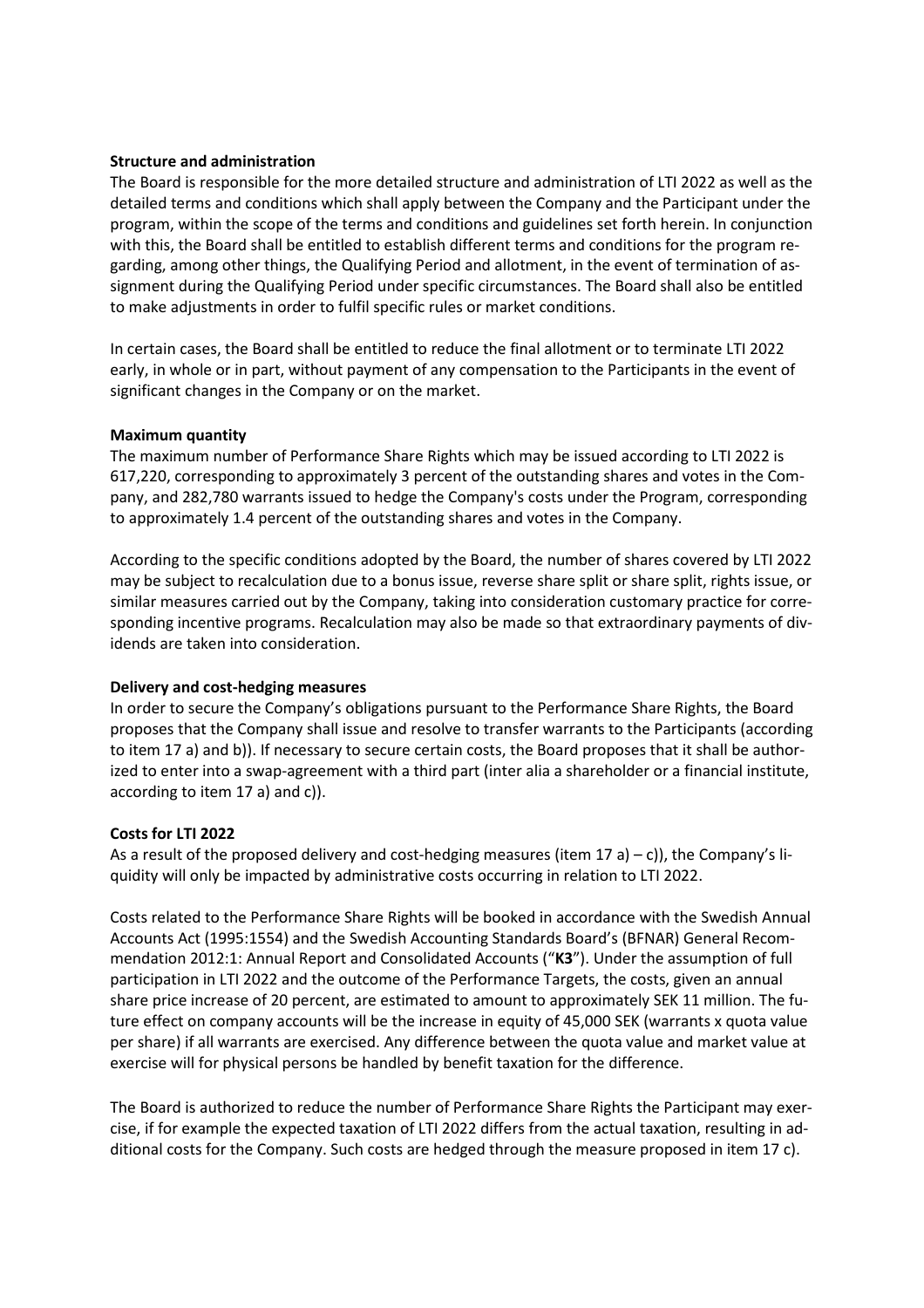The Board believes that the positive earnings' effects which ultimately can be achieved through LTI 2022 will outweigh any costs related to LTI 2022.

# **Dilution**

The total number of warrants issued to enable the delivery and for hedging costs is 900,000. At full utilization of the warrants, the number of outstanding shares in the company will increase by 900,000. These shares constitute 4.35 percent of the number of shares and votes after full dilution, calculated as the number of new shares in relation to the number of existing and new shares in the Company.

# **Preparation of the matter**

LTI 2022 was initiated by the Board of the Company and has been prepared in consultation with Advokatfirman Lindahl KB.

# **The Board's proposal for a resolution**

In consideration of the aforementioned description, the Board proposes that the annual general meeting resolves to implement LTI 2022.

# **Majority requirement**

The Board's proposal for a resolution implementing LTI 2022 is conditional upon the annual general meeting approving the Board's proposal under item  $17$  a) – c). Hence, the Board proposes that the annual general meeting resolves on item 16 and item 17 a) – c) jointly and that a resolution only shall be valid if it is supported by shareholders representing at least nine tenths of both the votes cast and the shares represented at the general meeting.

# *Resolution on delivery and hedging measures for LTI 2022 (item [17\)](#page-1-4)*

# **a) Directed issue of warrants**

The Board proposes that the general meeting resolves on a directed issue of 900,000 warrants with the right to subscribe for new shares in the Company, in main in accordance with the below proposal.

- 1. The warrants are issued free of charge. Each warrant will give the right to subscribe for one new share in the Company, thus the share capital of the Company can increase with a maximum of SEK 45,000 if the warrants are fully utilized.
- 2. The right to subscribe for warrants shall, with a deviation from the shareholders' preferential rights, be granted the Company (CombiGene AB) itself.
- 3. Subscription to the warrants shall be made no later than 31 August 2022, with the Board reserving the right to extend this time limit.
- 4. The warrants can be exercised to subscribe for shares in the company from the registration of the warrants with the Swedish Companies Registration Office and up to and including 31 December 2025.
- 5. The warrants shall for the subscription of shares have an exercise price corresponding to the share's quota value, SEK 0.05.
- 6. The new shares issued under the warrants shall entitle to dividend as from the first record date for dividend to occur after the registration of the new shares with the Swedish Companies Registration Office.
- 7. The number of shares issued under each warrant may be recalculated in accordance with recalculation principles due to a bonus issue, reverse share split or share split, rights issue and/or any similar event.